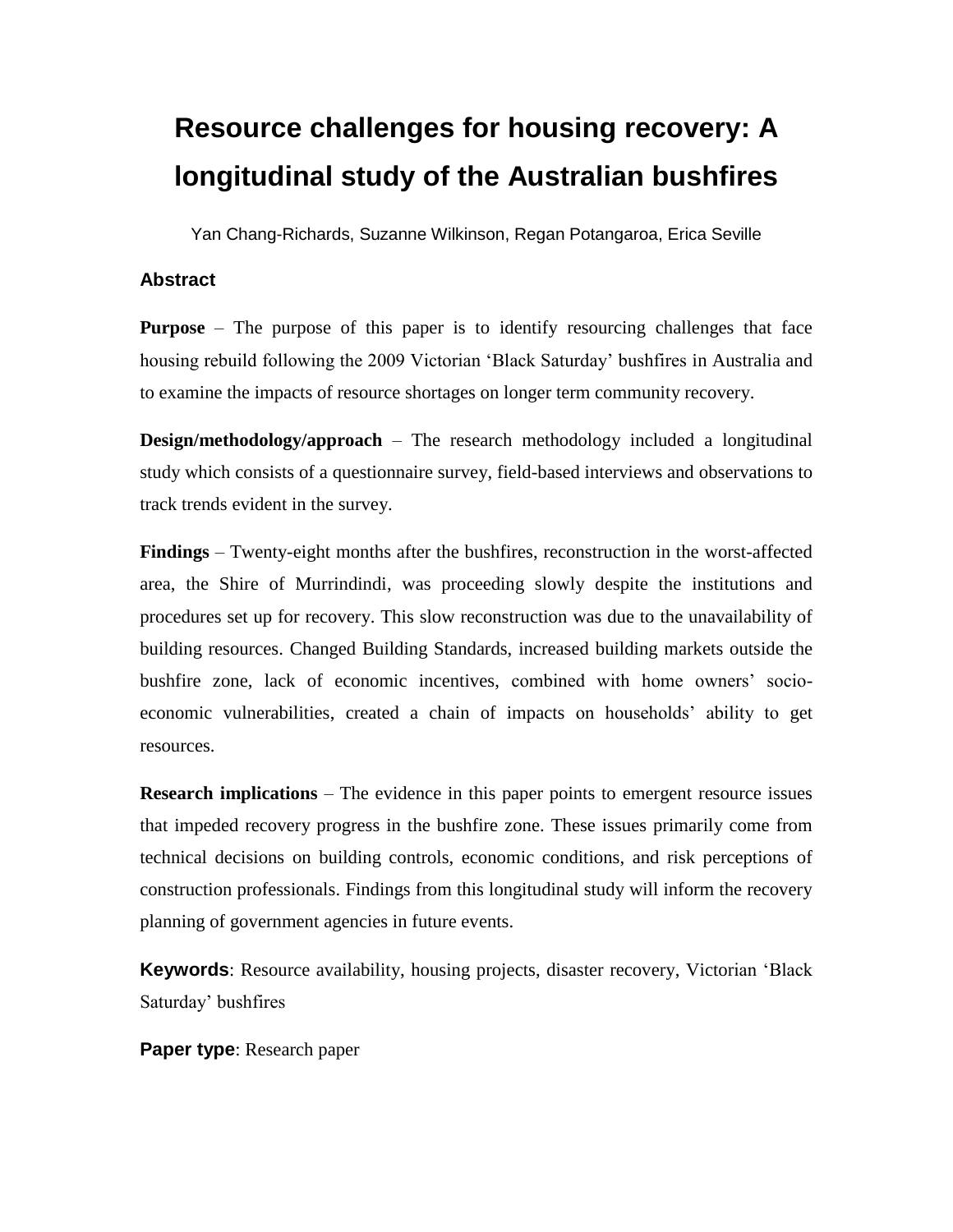# **1. Introduction**

Of natural hazards in Australia, bushfires are a significant threat to many Australian communities [\(Blong, 2004\)](#page-9-0). The 7 February 2009 'Black Saturday' bushfires in the State of Victoria were the country's worst fires in recorded history. The housing damage and human losses as a result of fires are summarized in Table 1.

| Taoic T Sunning y of nousing uamages and numan losses during the Victorian Diack Saturday Dusnines |                                                                     |                                  |                                                |                             |            |                      |  |
|----------------------------------------------------------------------------------------------------|---------------------------------------------------------------------|----------------------------------|------------------------------------------------|-----------------------------|------------|----------------------|--|
| Fire areas                                                                                         | Estimated no.<br>of houses<br>within fire<br>perimeter <sup>1</sup> | Houses<br>destroved <sup>2</sup> | Houses with<br>minor<br>$d$ amage <sup>2</sup> | Houses<br>with no<br>damage | Fatalities | Forest area<br>burnt |  |
| Bunyip                                                                                             | 240                                                                 | 35                               | 21                                             | 184                         | $\Omega$   | 180,000+ha           |  |
| Churchill                                                                                          | 359                                                                 | 133                              | 86                                             | 140                         | 11         | $150,000 + ha$       |  |
| Kilmore East                                                                                       | 3540                                                                | 1244                             | 530                                            | 1766                        | 121        | $32,800 + ha$        |  |
| Maiden                                                                                             | 172                                                                 | 48                               | 21                                             | 103                         |            | $500 + ha$           |  |
| Gully                                                                                              |                                                                     |                                  |                                                |                             |            |                      |  |
| Murrindindi                                                                                        | 1064                                                                | 590                              | 74                                             | 400                         | 38         | $24,500 + ha$        |  |
| Total                                                                                              | 5375                                                                | 2118                             | 832                                            | 2593                        | 171        | $390,000 + ha$       |  |

Table 1 Summary of housing damages and human losses during the Victorian 'Black Saturday' bushfires

*Note*: 1: Based on National Exposure Information System (NEXIS) (G-NAF) address identifiers, assuming one residence per address, and some extra added points identified from aerial imagery without address. 2: Assessment from aerial imagery by Geoscience Australia

*Source*: Adapted from [\(Bushfire CRC and Geoscience Australia, 2009, p. 147\)](#page-10-0)

Shortly after the bushfires, the Victorian Government established the Victorian Bushfire Reconstruction and Recovery Authority (VBRRA) to coordinate and oversee bushfire recovery and rebuilding programmes. In March 2009, a new residential bushfire Building Standard AS3959-2009 was introduced by the Government to better protect the bushfireaffected communities from future fire events. Despite the institutions and procedures set up for expediting community recovery, housing reconstruction proceeded slowly. Difficulties in sourcing building materials and professionals were major impediments to housing rebuilding, particularly in the worst-affected Shire of Murrindindi.

In August 2009, July 2010 and July 2011, the *'Resilient Organisations'* research team undertook field trips to the bushfire zone of Marysville, Kinglake and Flowerdale. By using questionnaire surveys, on-site observations and interviews, this longitudinal study aims address two questions: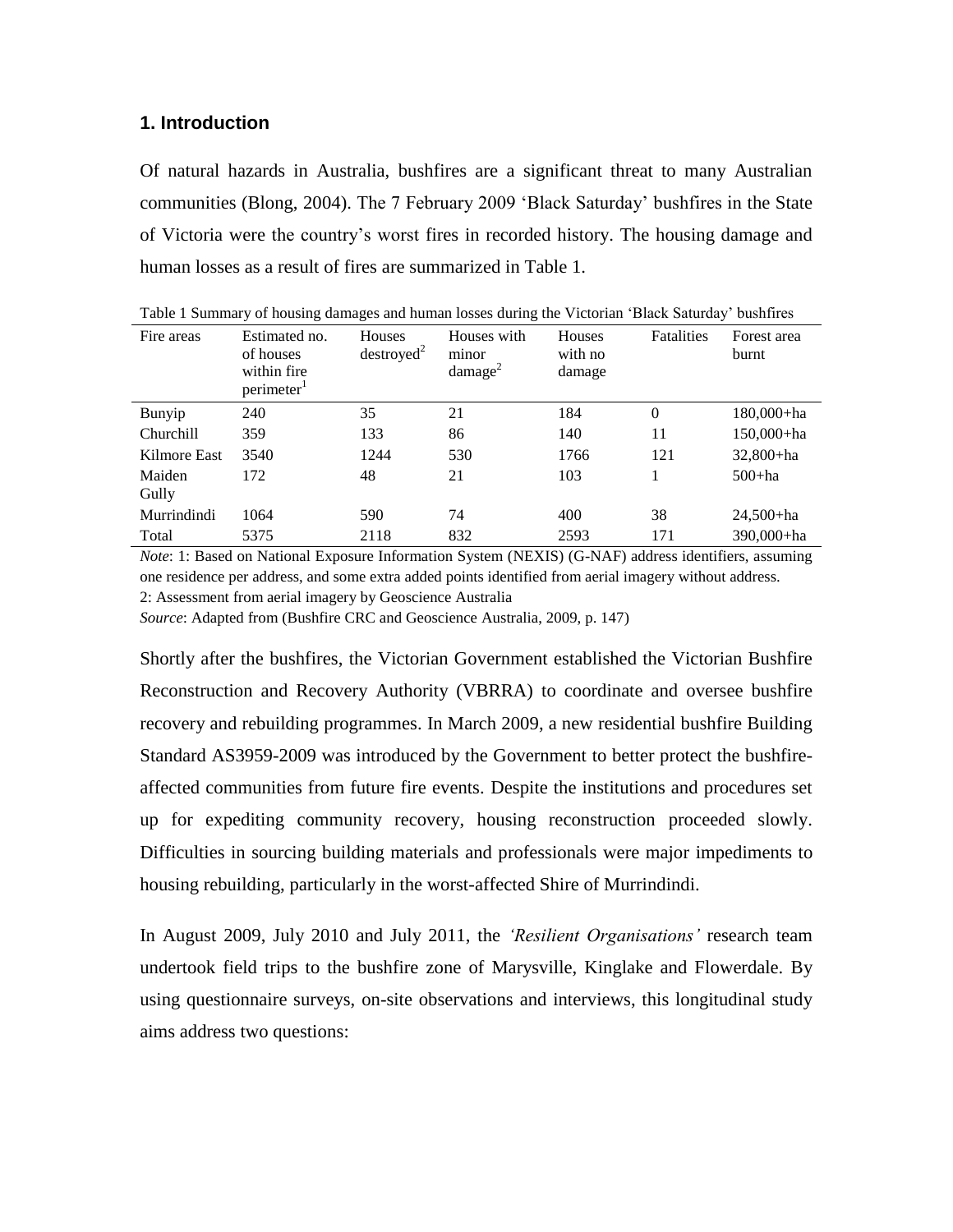- (1) What are the factors that impede house owners from sourcing resources for their house reconstruction? and
- (2) What are the impacts of resource shortages on longer term community recovery?

The remainder of this paper presents the findings based on the case study in the shire of Murrindindi, Australia.

#### **2. Resourcing issues in past events**

Large-scale disasters in recent years, such as the 2004 Indian Ocean tsunami [\(Zuo et al.,](#page-12-0)  [2009\)](#page-12-0), the 2005 Hurricane Katrina [\(McGee, 2008\)](#page-11-0), and the 2008 Wenchuan earthquake [\(Chang et al., 2011\)](#page-10-1) underscored the significance of resource availability throughout the recovery process. Even following a small disaster event, resource shortages will be likely if manufacturing facilities and transportation networks are damaged [\(Koria, 2009\)](#page-11-1). A number of studies, including [\(Cho et al., 2001;](#page-10-2) [Seville and Metcalfe, 2005;](#page-12-1) [Litman, 2006;](#page-11-2) [Orabi et al., 2009\)](#page-12-2) support this view. High costs of transportation [\(Limoncu and](#page-11-3)  [Celebioglu, 2006\)](#page-11-3) and lack of delivery alternatives [\(Zuo and Wilkinson, 2008\)](#page-12-3) have been reported as barriers to resourcing for a reconstruction project.

Following a disaster, governments tend to set their recovery policy on the assumption that the prices of building materials will rise rapidly when the rebuild ramps up in earnest, but will gradually fall again as the peak of reconstruction passes the spikes in construction demand [\(Chang et al., 2012\)](#page-10-3). Agencies are inclined to respond to the anticipated resource shortages during the reconstruction boom time, or simply leave it to the market. However, past events show that, when the resourcing issue is not handled well, it will lead to a secondary economic disaster manifested by inflationary chaos [\(Nazara and Resosudarmo,](#page-11-4)  [2007\)](#page-11-4), 'Dutch Disease' [\(Adam and Bevan, 2004\)](#page-9-1), or cost surge [\(Kennedy et al., 2008\)](#page-11-5). These adverse market responses worsened local economies, causing time and cost effects on disaster recovery projects [\(UNDP, 2005;](#page-12-4) [IFRC, 2006\)](#page-11-6).

More resource challenges appeared in countries such as Kenya [\(Makhanu, 2006\)](#page-11-7) and Indonesia [\(O'Brien et al., 2008\)](#page-11-8) where the local natural resources were already severely deprived prior to a disaster. 'Business as usual' projects will also play a part, absorbing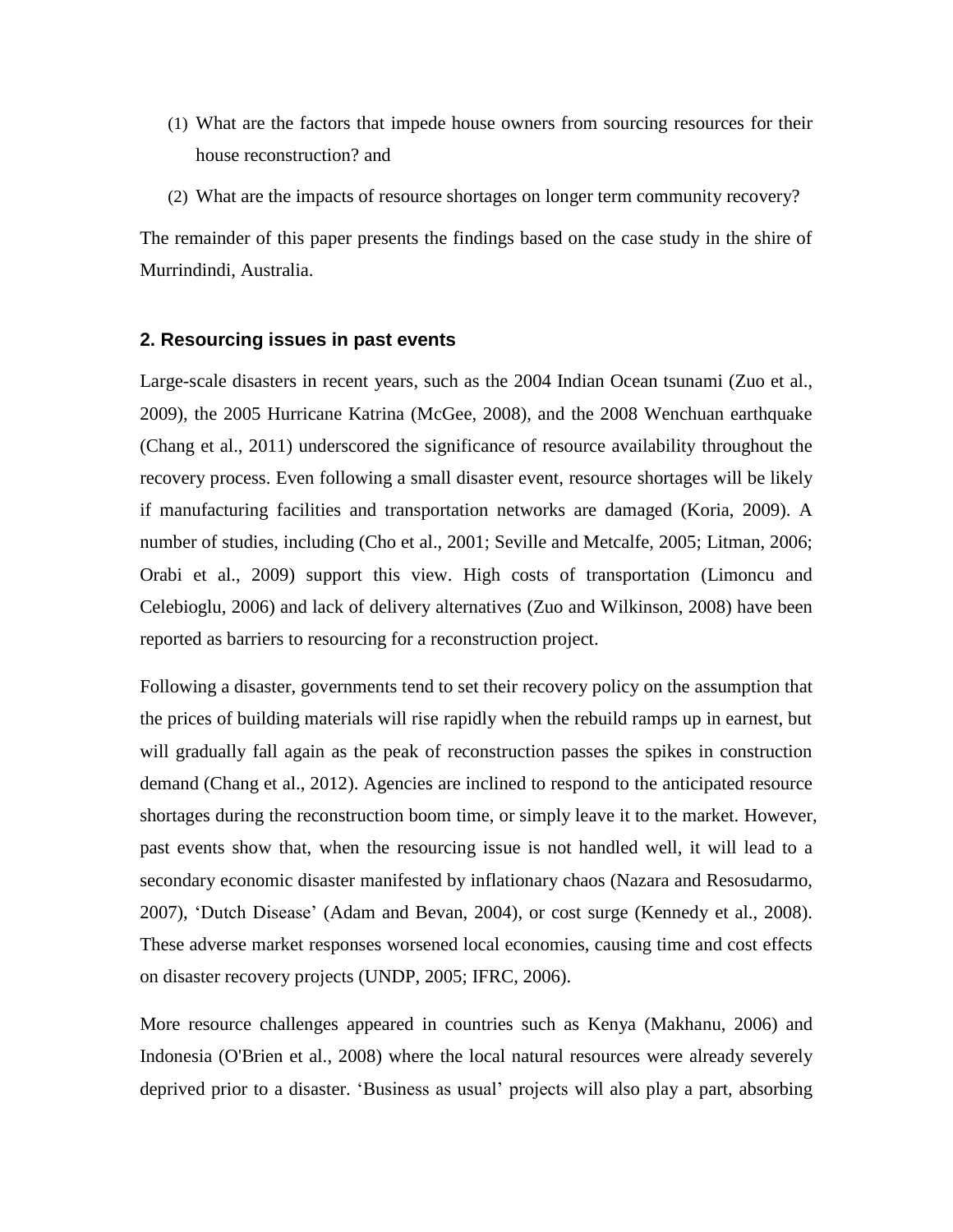wider market space from recovery projects [\(Freeman et al., 2003\)](#page-10-4). The impacts of resource shortages on recovery are more profound when time is tight and the government is under political pressures. In post-tsunami reconstruction in Indonesia, for instance, some house owners or aid agencies turned to available inferior resources [\(Jayasuriya et](#page-11-9)  [al., 2005;](#page-11-9) [Kennedy et al., 2008\)](#page-11-5) or sought to import materials from outside the region with lengthy lead time [\(Dercon, 2007;](#page-10-5) [Zuo et al., 2009\)](#page-12-0). As could be expected, without appropriate site supervision and quality control in place, a variety of construction defects and failures associated with poor building materials and workmanship occurred [\(Leitmann, 2007;](#page-11-10) [Steinberg, 2007;](#page-12-5) [Boen, 2008\)](#page-9-2).

In the aftermath of the 2009 Victorian bushfires, Australia was not immune to common resourcing problems such as shortages of building materials, lack of builders, and cost escalation of rebuilding, all of which translated into frustration for the communities as they attempted to recover. Within this context, this study aims to empirically identify the key resource challenges that impeded housing reconstruction after the Victorian bushfires. By tracking the changes of resource issues over the longer term, this study provides an evidence-based enquiry into improved recovery planning and preparedness from a resource perspective.

### **3. Research Methodology**

The longitudinal case study [\(Pettigrew, 1990\)](#page-12-6) is adopted in this research. The 'Resilient Organisations' research team undertook a series of field trips to the bushfire-impacted areas in Australia. These field trips were: (1) in August 2009, six months after the bushfires; (2) in July 2010, sixteen months after the bushfires, and (3) in July 2011, twenty-eight months after the fires. A questionnaire survey was used in the first trip, together with interviews, to identify the factors that affected resource availability at the time. The findings of surveys and interviews from the first trip were reported in [\(Chang et](#page-10-6)  [al., 2012\)](#page-10-6) and [\(Chang et al., 2010\)](#page-10-7), respectively.

The second and third field trips were to identify changes and emerging themes as the recovery continued. Profile of interviewees in field trips in July 2010 and July 2011 is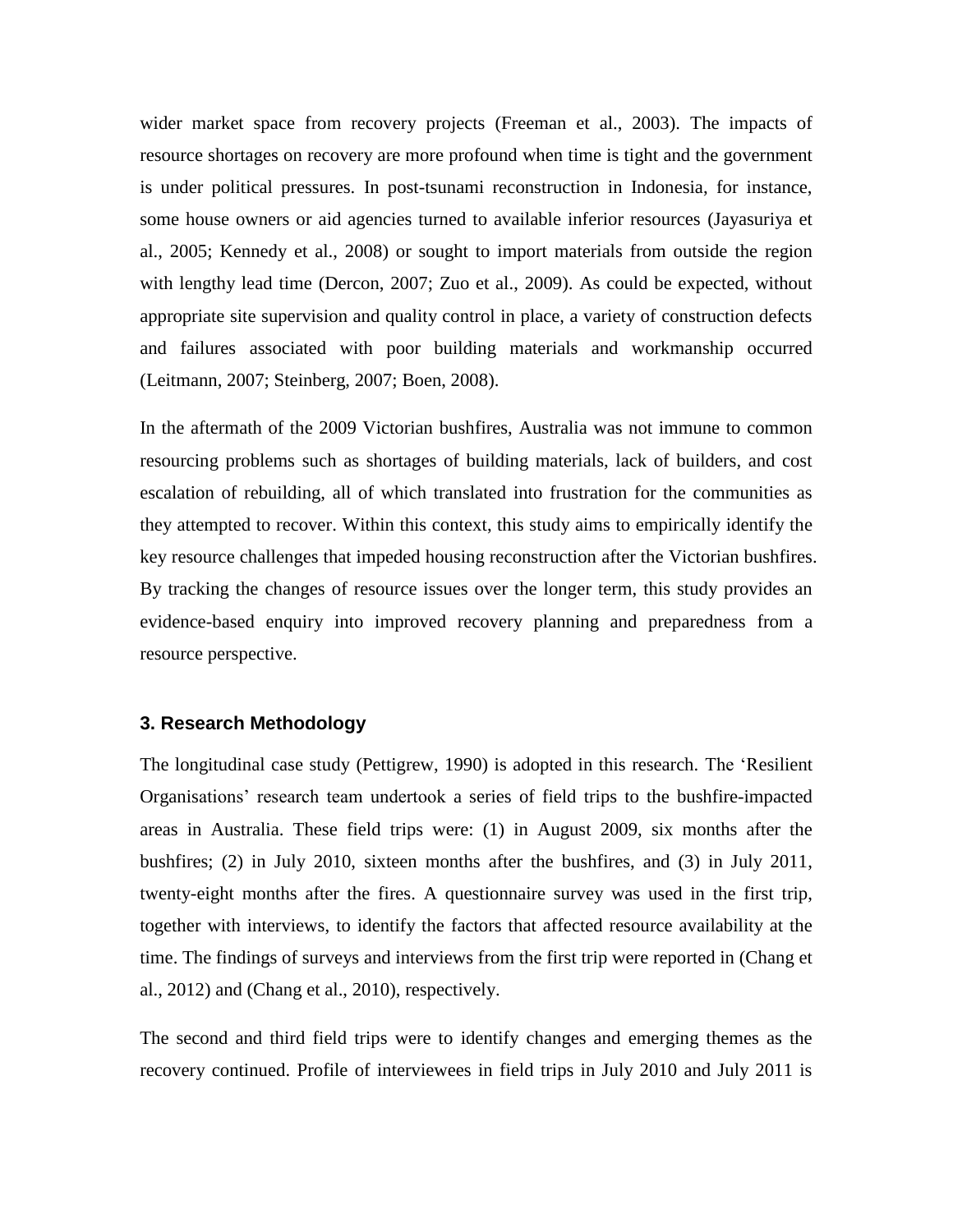shown in Table 2 below. Interview records were transcribed, coded and analyzed using NVivo 8 qualitative data analysis software.

| Interview time   | Interview place        | Interviewee's occupation                                                                       |  |  |
|------------------|------------------------|------------------------------------------------------------------------------------------------|--|--|
| <b>July 2010</b> | Marysville<br>Kinglake | 1rebuilding manager (Rm1) and 4 rebuilding advisors (Ra1-Ra4)<br>of VBRRA                      |  |  |
|                  | Melbourne              | 5 governmental officials from VBRRA (Vo1-Vo5)                                                  |  |  |
|                  |                        | 6 volume builders $(B1-B6)$                                                                    |  |  |
|                  |                        | 2 officials from DHS (D1-D2)                                                                   |  |  |
|                  |                        | 1 official from Murrindindi Shire Council (C1)                                                 |  |  |
|                  |                        | 4 construction material and product manufacturers (M1-M4)                                      |  |  |
|                  |                        | 2 officials from Building Commission (Bc1-Bc2)                                                 |  |  |
|                  |                        | 2 Community representative (Cr1-Cr2)                                                           |  |  |
| <b>July 2011</b> | Marysville             | 2 rebuilding advisors (R2 and R3) of former VBRRA                                              |  |  |
|                  | Melbourne              | Community representatives from Marysville Community<br>2<br>Recovery Committee (Crc1 and Crc2) |  |  |
|                  |                        | 2 volume builder (B3, and B6)                                                                  |  |  |
|                  |                        | 1 Construction material and product manufacturer (M2)                                          |  |  |
|                  |                        | 3 officials of Fire Recovery Unit (F1-F3)                                                      |  |  |

Table 2: Profile of interviewees in July 2010 and July 2011

# **4. Research findings**

The longitudinal study shows that the resource issues that were identified in the first survey (August 2009) remained current at the time of the following investigations in July 2010 and July 2011. The window systems, roofing products, and external cladding materials were still in short supply for houses located in the BAL-FZ zone. A lack of builders and construction workers was profound across the Shire of Murrindindi.

The availability of these resources was affected by external factors including: (1) the changes in Building Standards, (2) a construction boom outside the bushfire zone, (3) risk perceptions of construction workers, and (4) insufficient incentives from the Government. These challenges, combined with the internal attributes of the affected communities, including lack of property insurance and socio-economic vulnerabilities have determined the ability of people to rebuild their houses.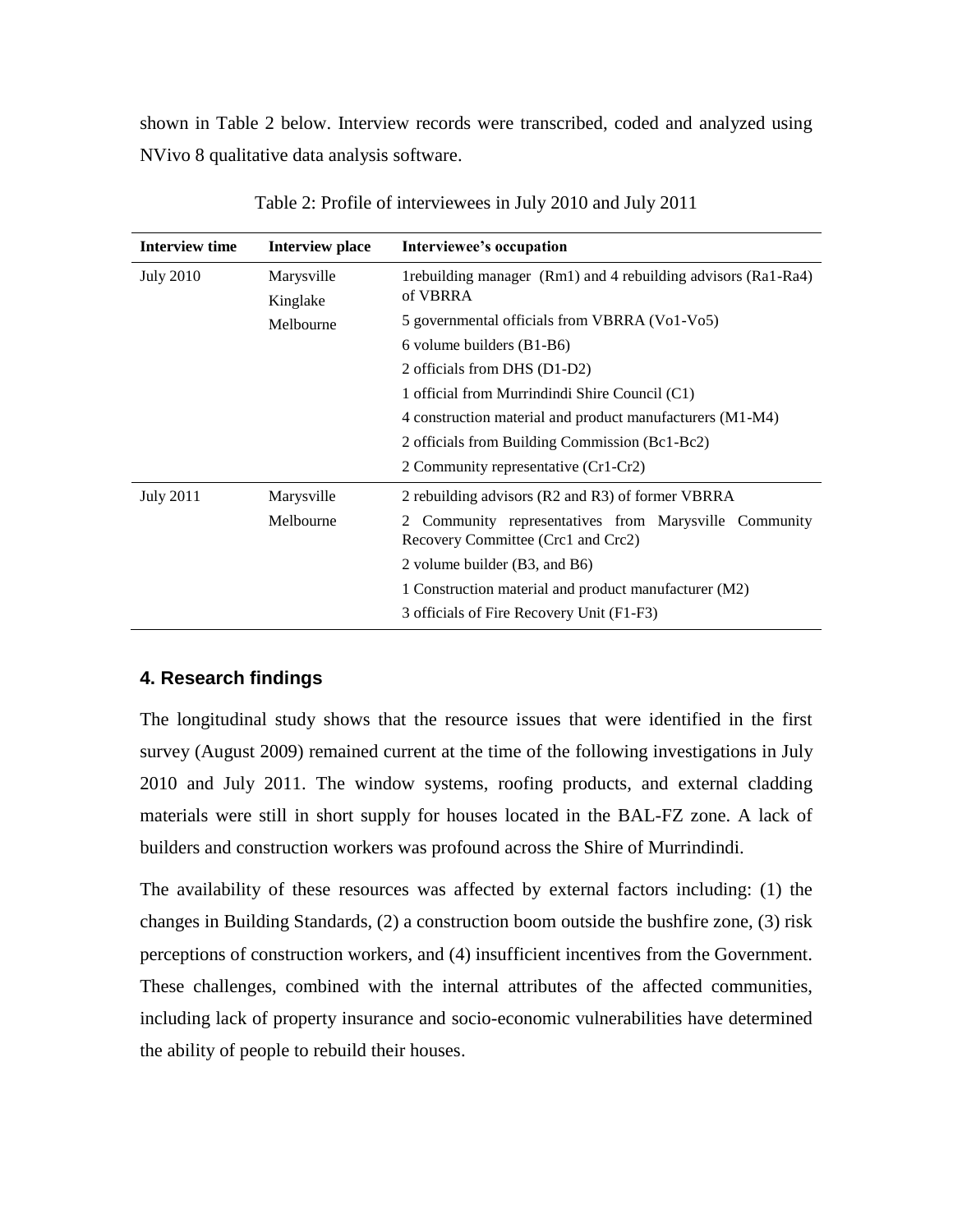#### *4.1 A chain of impacts as a result of changed Building Code*

The 'resource crisis' for post-bushfires housing reconstruction in Australia existed in the most extreme bushfire flame zone BAL-FZ. In June 2009, when housing recovery and reconstruction commenced, the fire-resistant building products for houses in BAL-FZ, such as the window systems, roof systems, shutters and external cladding materials, as required in the new standards, were not yet available on the market.

The main reason for this unavailability was that it required a considerable time for manufacturers to undertake the research and development (R&D), to test and release these new materials onto the market. Only in March 2010, a year after the bushfires, a compliant window and screen system manufactured for use in BAL-FZ was released onto the market [\(The Building Commission, 2010\)](#page-12-7). The delays came more from the time needed for testing and producing compliant materials.

#### *4.2 Construction boom outside the bushfire areas*

The bushfires took place in February 2009 when the impacts of the global financial crisis (GFC) were spreading more widely across the country. In response to the GFC, The Australian Government issued the Nation Building – Economic Stimulus Plan in September 2009, with a focus on investments in school and community infrastructure. The State of Victoria, being in the middle of an active home building cycle, had greatly benefited from the Plan, particularly the first-homeowner's grant. This was absorbing much of the labour capacity in the construction industry. It was a 'big ask' for builders and contractors to take up small work volume in the fire zone while there were plenty of opportunities available elsewhere.

### *4.3 Risk perceptions of construction workers*

The longitudinal study found that only local volume builders were actively involved in the rebuild activities in bushfire zones as they had historical bonds with the communities. Builders perceived differences between the relativity of potential risks and profit margins between fire-related works and the 'business as usual' works in other fast-growing urban areas.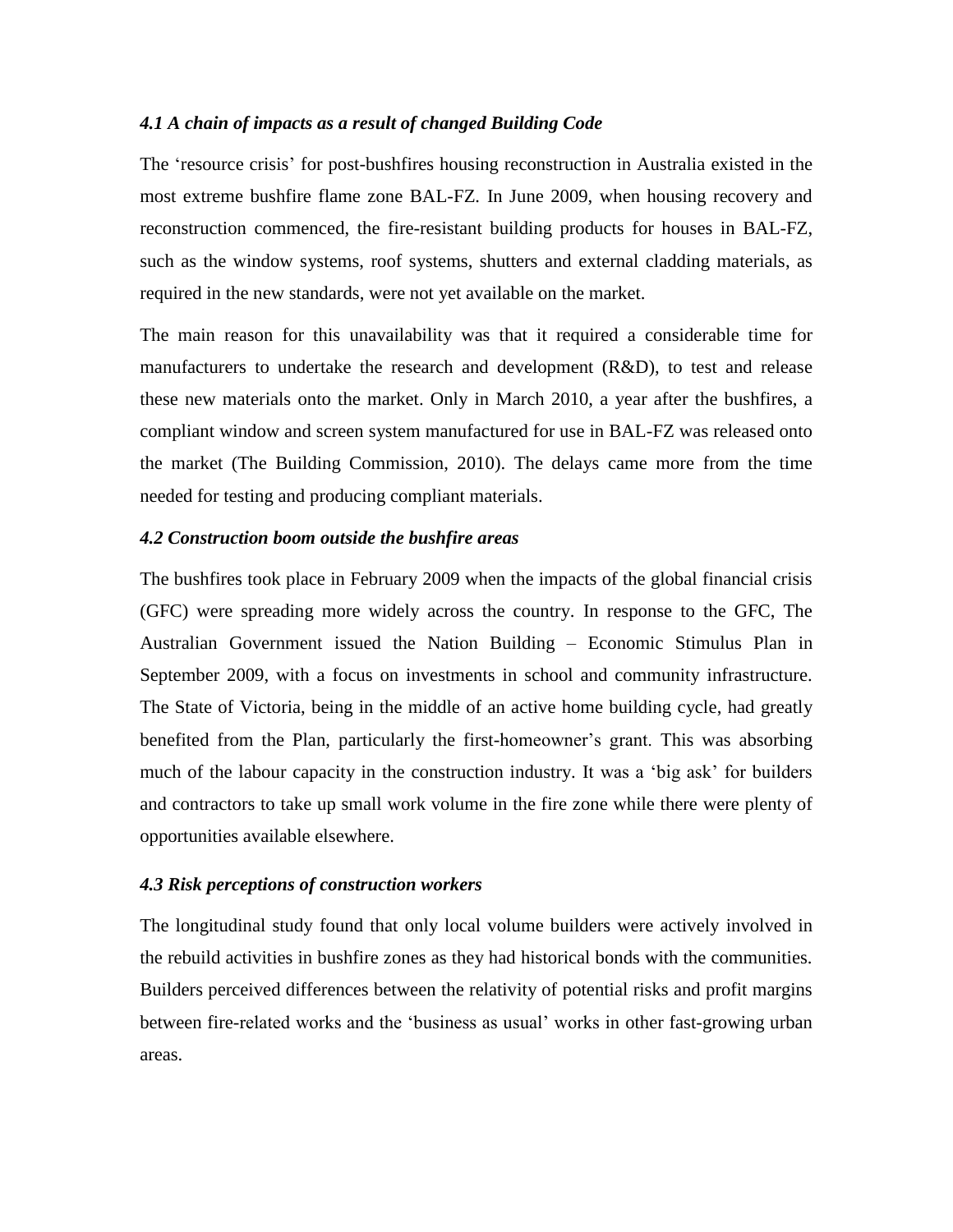Geographically, Melbourne metropolitan fringe areas are flat and constitute a big share of construction growth, but the fire-affected towns such as Marysville and Kinglake are in more remote, bushy mountain areas. The bushfires destroyed most tourism facilities. A lack of suitable accommodation, particularly in rental properties, had discouraged many construction workers to work on rebuild projects. All these factors were considered by workers outside the bushfire zones in deciding if it was worthwhile going for rebuild jobs.

#### *4.4 Insufficient external support for construction workers*

As reported by the interviewees, there were few incentives for tradesmen and building professionals outside the bushfire areas to help with house rebuild. The value of a subsidy from firms to their workers was less than the actual cost of travel and accommodation incurred. Logistics-related issues, such as long distances and lack of accommodation to the bushfire areas, contributed to the reluctance of the builders to work on rebuild projects. Although temporary villages had been set up in Marysville and Kinglake, when empty, this accommodation was not being used to house arriving builders and contractors. Temporary housing for a rebuilding workforce was lacking. Volume builder representatives B1-B3, and B6, expected some subsidies or logistical support from the government in order to encourage the involvement of construction workers.

#### *4.5 Socio-economic vulnerabilities of the affected population*

The impacts of bushfires were felt particularly strongly in the housing sector in areas where properties were uninsured or under-insured. Cost escalation for rebuilding a house discouraged many uninsured and under-insured house owners. Even for the insured houses, owners were unable to afford to rebuild their houses under the changed Building Standards. Interviews in July 2010 found that after the fires, 30% of the Marysville population had relocated and decided not to come back. Psychological impacts of the fires, including trauma and depression, were observed in July 2010, especially those who lost families and friends in the fires. The social impacts inherent in the communities undermined opportunities for advancing housing recovery.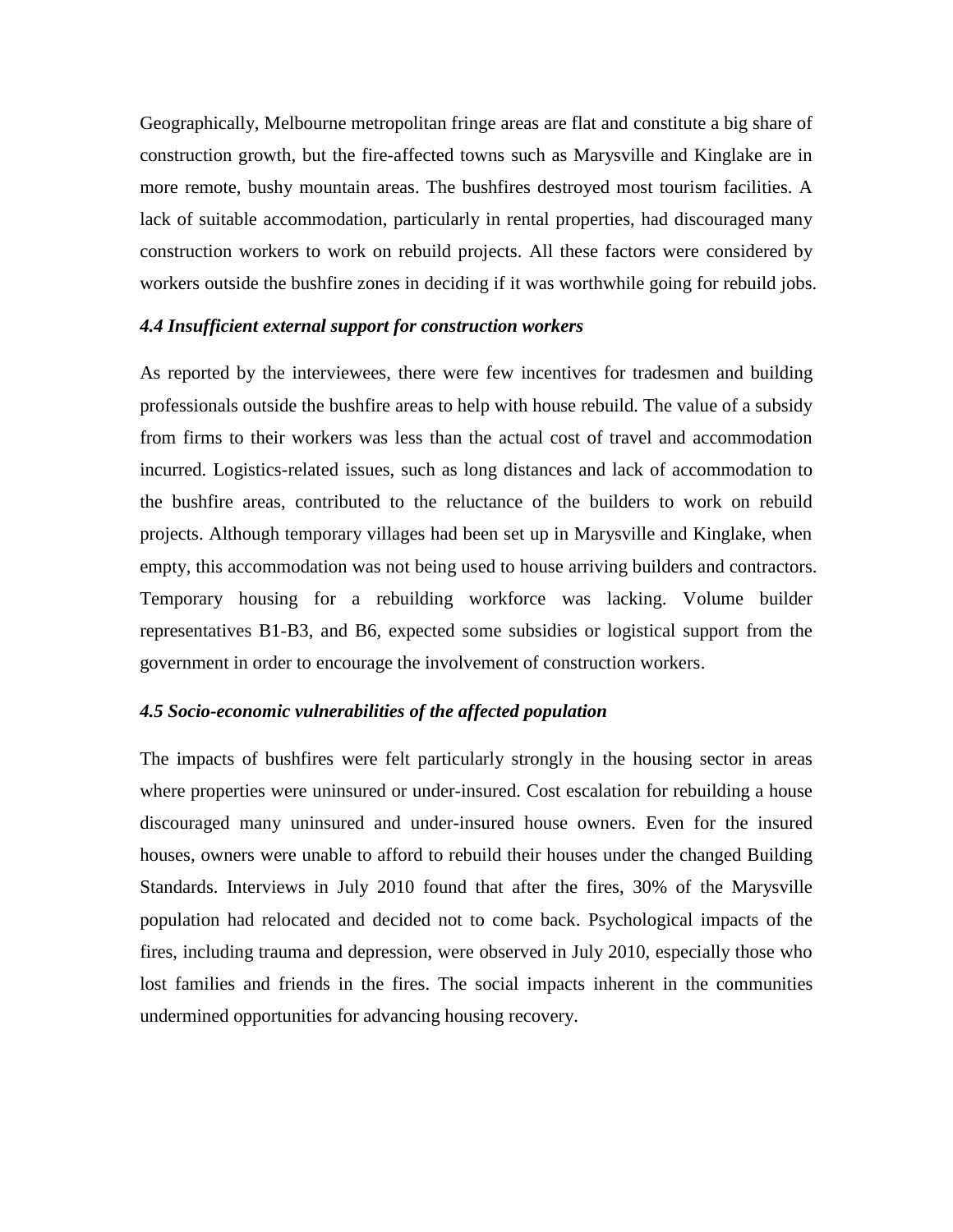# **5. Discussion**

### *5.1 Policy implications for resourcing aspect of recovery*

The research findings suggest that changes to building regulations without a welldesigned implementation mechanism created uncertainties and disruptions in the existing manufacturing systems. Spence [\(2004\)](#page-12-8)'s mentioned before that the introduction of new building codes and planning rules has an impact on the overall vulnerability of the built environment. In a disaster situation, the capacity of construction industry in terms of their needs and vulnerabilities was likely to be overlooked [\(Haigh et al., 2006\)](#page-10-8). Inappropriate planning and legislation can exacerbate vulnerability [\(Burby, 2006;](#page-10-9) [Rotimi et al., 2009\)](#page-12-9). This is often an outcome of legislation made without a comprehensive assessment of their impact on other sectors [\(Chang et al., 2011\)](#page-10-10).

It is important for the government, in conjunction with stakeholders from both the construction and building supplies industries, to evaluate the potential impact of any legislative and regulatory changes on their supply chain, and ability of procurement. Changes of policy and practice should be based upon a thorough understanding of how different procurement procedures and relationships actually work and how the changes affect the existing systems and the recovery process and outcomes.

#### *5.2 Linkages between the building industry, market and government*

In this case, there was a lack of collaboration between the Government and the building industry in response to resource shortages. Researchers such as Schwab et al. [\(1998\)](#page-12-10), Comerio [\(2004\)](#page-10-11) and Zhang and Peacock [\(2010\)](#page-12-11) have highlighted an enhanced role of the Government needed in a market-driven housing recovery. A key element for solving this institutionally-produced resourcing issue is to find ways in which to encourage and increase the involvement of construction professionals [\(Ofori, 2002\)](#page-11-11). The Government, therefore, may need to seek engagement from the industry representatives to understand the barriers the industry perceived to resource availability in the disaster areas.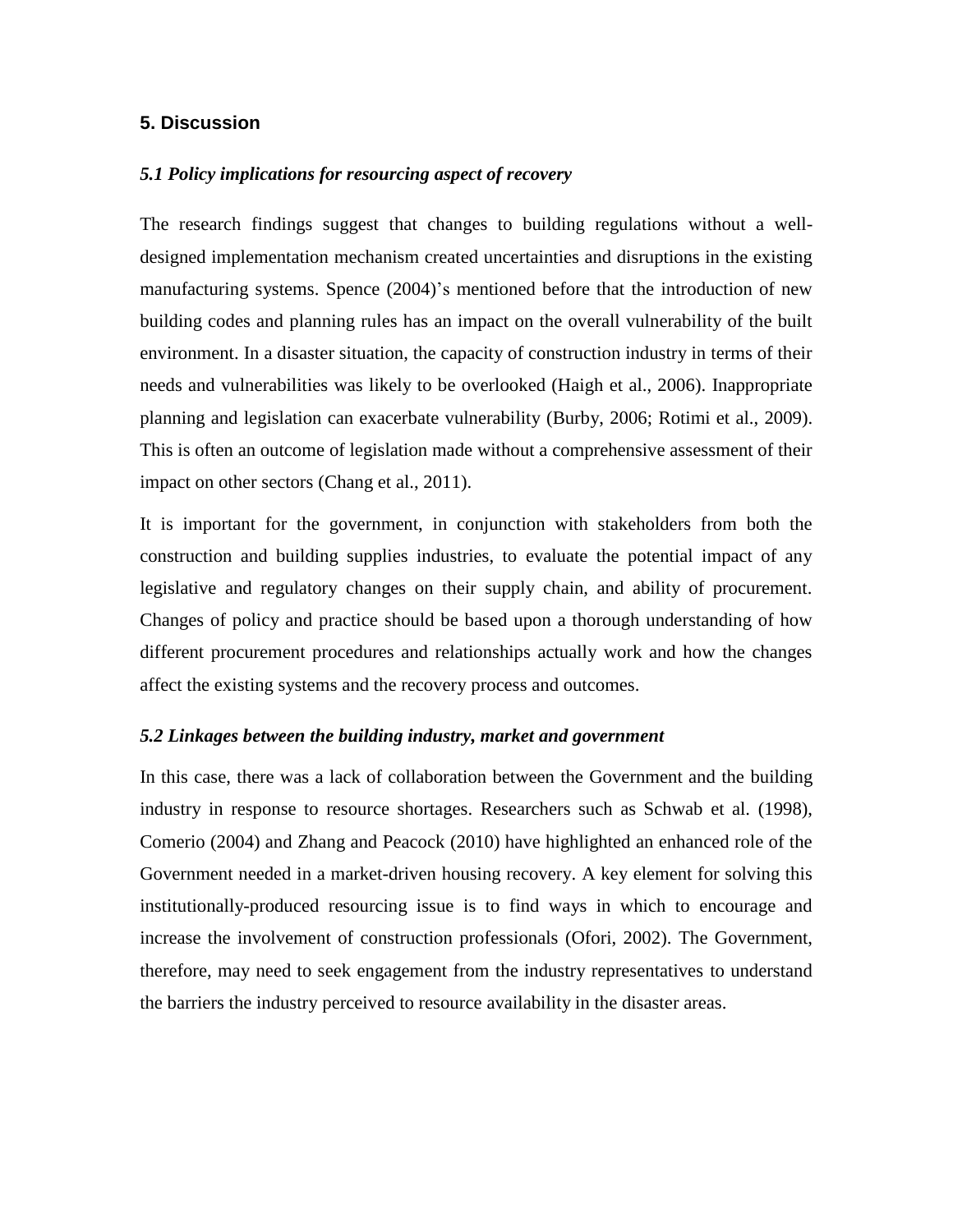#### *5.3 Considering community socio-economic conditions into resource planning*

The research findings from this case study show that the socio-economic attributes of affected communities limited their ability to get resources needed for housing rebuild. A number of researchers such as Reddy [\(2000\)](#page-12-12), Cole [\(2003\)](#page-10-12), Kamel [\(2004\)](#page-11-12) and Bosher [\(2011\)](#page-9-3) have suggested the similar correlation between localized conditions and recovery outcomes. An understanding of the socio-economic composition of the households helps to address the wide range of housing needs that result from a disaster [\(Mukherji, 2008\)](#page-11-13).

In a market-driven recovery model, like the bushfire reconstruction, the status of economic circumstances is a particularly important measure for the community obtaining resources for reconstruction [\(Comerio, 1998\)](#page-10-13). This was seen in the bushfire townships where differential ability to access funding for housing restoration and reconstruction shaped the capacity of communities to rebuild their houses. In this sense, this socioeconomic aspect and its ripple effects on rebuild need to be considered alongside the communities' expectations regarding housing repair and reconstruction [\(Blong, 2004\)](#page-9-0).

# **6. Conclusions**

The Victorian 'Black Saturday' bushfires in 2009 shed light on the resourcing challenges faced by reconstruction decision-makers and practitioners in housing recovery. The longitudinal case study of the bushfire recovery process show that changed Building Standards, increased building market outside the bushfire zone, risk perception of construction workers, lack of economic incentives, combined with homeowners' socioeconomic vulnerabilities created a chain of impacts on housing rebuild in terms of getting resources.

This paper provides an understanding of resourcing dynamics over the longer-term bushfire reconstruction in Australia. Examining these resourcing issues provides insights into the appropriateness of the role a government plays in community recovery and the impacts of socio-economic capacity of communities on their ability to recover after disasters. To reduce the adverse impacts of the identified resource constraints in Australia,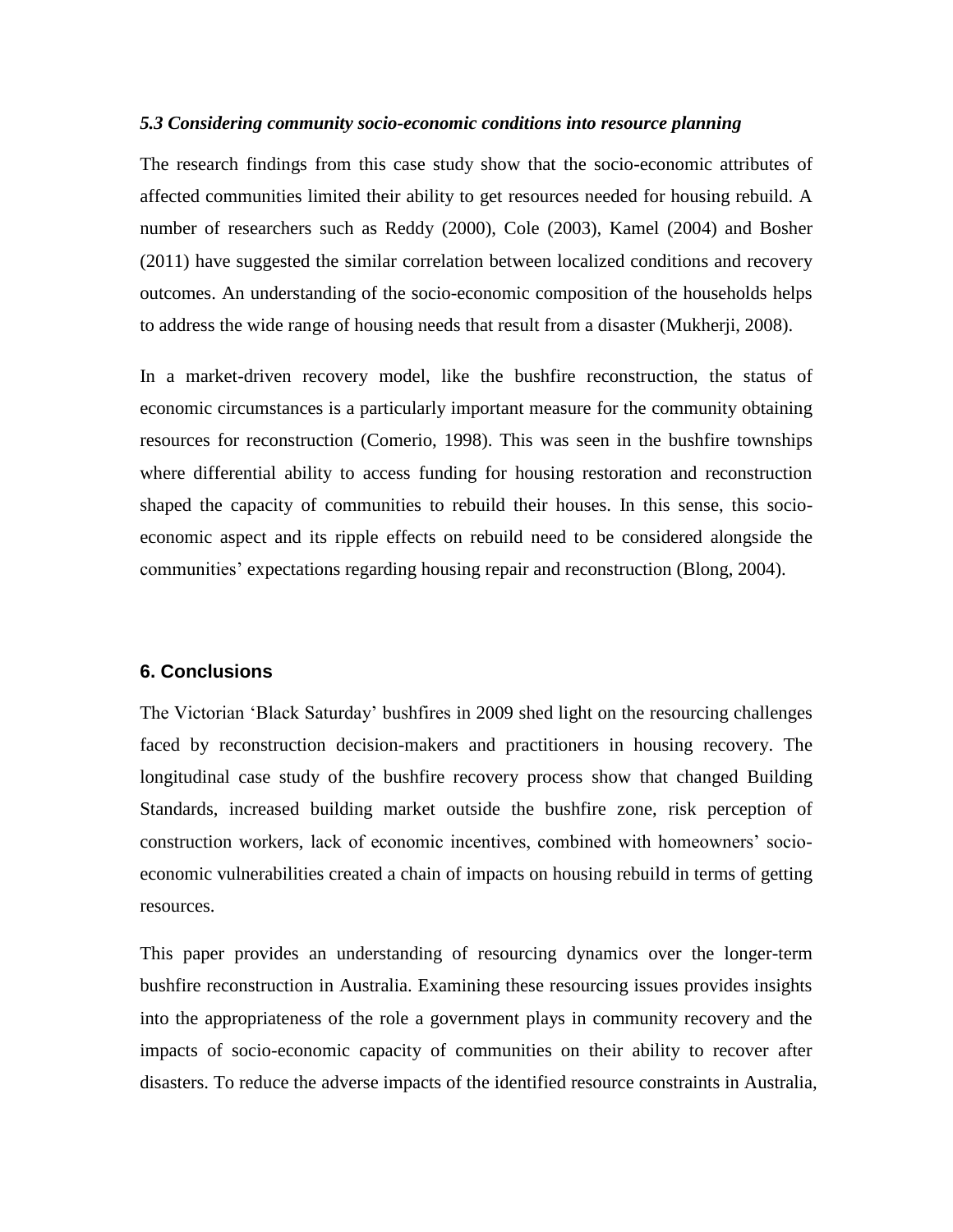a supportive mechanism is needed for effectively legislation implementation. Initiatives or a campaign aiming to understand the needs of those who provide building products and services will be helpful. Other dialogues about how the industry can be involved in longer-term bushfire community recovery should happen between the recovery agencies and industry representatives. Future studies regarding the mechanisms in the construction industry to proactively engage in disaster recovery and reconstruction are also necessary.

The longitudinal study enables the researchers to capture resource changes and their impacts over time. The findings will help the Government and other stakeholders in other disaster-impacted countries to infer the conditions that will give rise to potential resource issues and possible solutions to mitigating their impacts on long-term recovery.

#### **Acknowledgement**

As part of *'Resilient Organisations'* research program (2004-2010) www.resorgs.org.nz, the research was supported by the Foundation of Research Science and Technology (FRST). We are grateful to Max Ginn of the Victorian Bushfire Reconstruction and Recovery Authority (VBRRA) in Australia for providing significant facilitation and assistance to make longitudinal data collection possible.

# **References**

- <span id="page-9-1"></span>Adam, C. S. and D. L. Bevan (2004). Aid, Public Expenditure and Dutch Disease. *Growth, Poverty Reduction and Human Development in Africa*. St Catherine's College, Oxford, University of Oxford.
- <span id="page-9-0"></span>Blong, R. (2004). "Residential building damage and natural perils: Australian examples and issues." *Building Research and Information* 32(5): 379-390.
- <span id="page-9-2"></span>Boen, T. (2008). Reconstruction of houses in Aceh, three years after the December 26, 2004 tsunami. *International Conference on Earthquake Engineering and Disaster Mitigation*, [http://know.brr.go.id/dc/reports/20080408.](http://know.brr.go.id/dc/reports/20080408)
- <span id="page-9-3"></span>Bosher, L. (2011). "Household and governmental perceptions of risk: Implications for the appropriateness of housing provision in South India." *Housing Studies* 26(2): 241-257.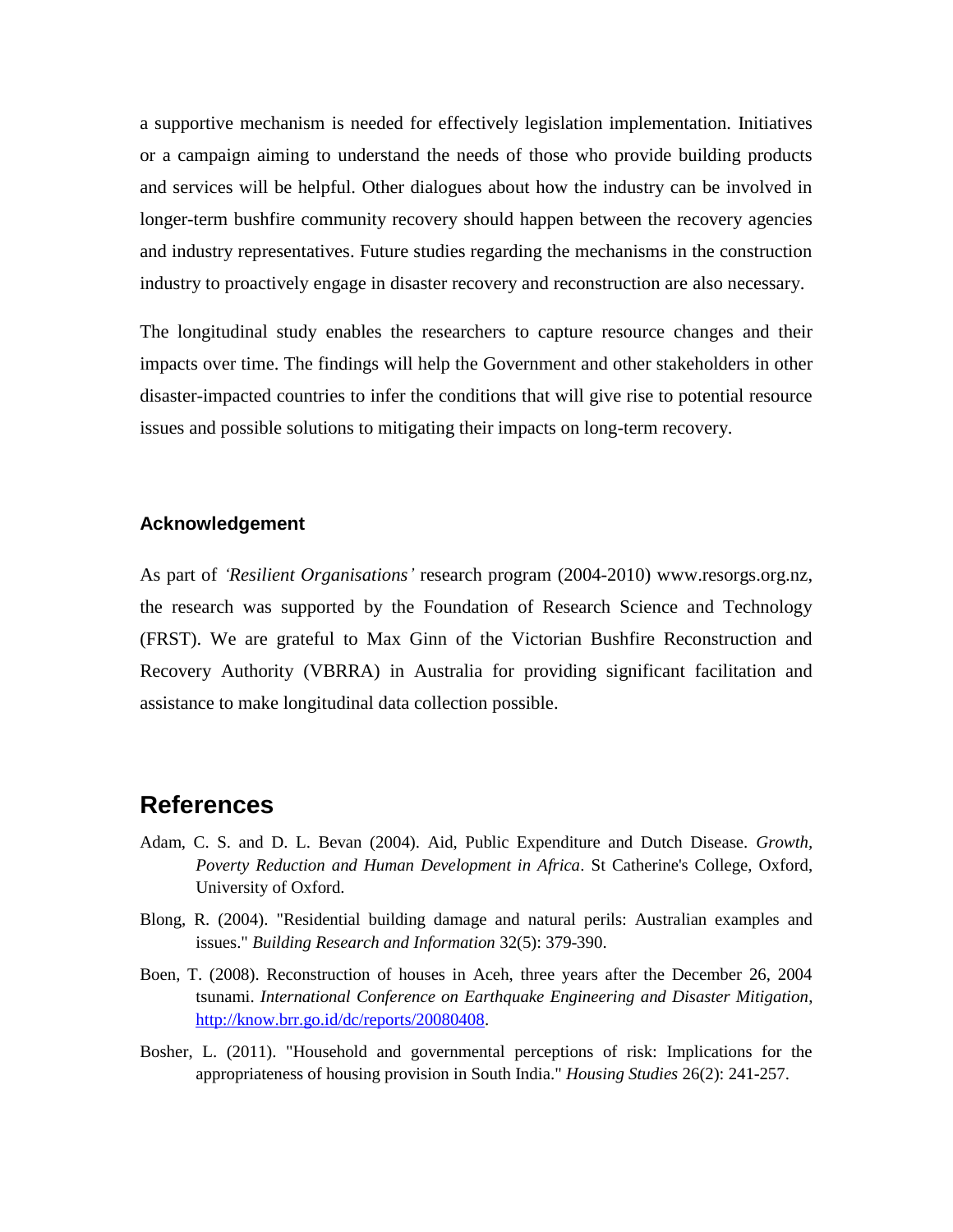- <span id="page-10-9"></span>Burby, R. J. (2006). "Hurricane Katrina and the paradoxes of government disaster policy: bringing about wise government decisions for hazardous areas." *The ANNALS of the American Academy of Political and Social Science* 604(1): 171-191.
- <span id="page-10-0"></span>Bushfire CRC and Geoscience Australia (2009). Building and land-use planning research after the 7th Febuary 2009 Victorian bushfires Preliminary findings. *Victorian 2009 Bushfire Research Response Final Report*. Melbourne, Bushfire CRC.
- <span id="page-10-10"></span>Chang, Y., S. Wilkinson, D. Brunsdon, E. Seville and R. Potangaroa (2011). "An integrated approach: Managing resources for post-disaster reconstruction." *Disasters* 35(4): 739-765.
- <span id="page-10-7"></span>Chang, Y., S. Wilkinson, R. Potangaroa and E. Seville (2010). "Resourcing challenges for postdisaster housing reconstrution: A comparative analysis." *Building Research and Information* 38(3): 247-264.
- <span id="page-10-1"></span>Chang, Y., S. Wilkinson, R. Potangaroa and E. Seville (2011). "Identifying factors affecting resource availability for post-disaster reconstruction: a case study in China." *Construction Management and Economics* 29(1): 37-48.
- <span id="page-10-6"></span>Chang, Y., S. Wilkinson, R. Potangaroa and E. Seville (2012). "Managing resources in disaster recovery projects." *Engineering, Construction and Architectural Management* 19(5): In press.
- <span id="page-10-3"></span>Chang, Y., S. Wilkinson, E. Seville and R. Potangaroa (2012). "Changes in resource need for post-disaster reconstruction: a longitudinal study in China." *Building Research and Information* 40(3): 327-336.
- <span id="page-10-2"></span>Cho, S., P. Gordon, J. E. Moore, H. W. Richardson, M. Shinozuka and S. Chang (2001). "Integrating transportation network and regional economic models to estimate the costs of a large urban earthquake." *Journal of Regional Science* 41(1): 39-65.
- <span id="page-10-12"></span>Cole, P. M. S. (2003). An empirical examination of the housing recovery process following disaster. Ph.D., Texas A&M University.
- <span id="page-10-13"></span>Comerio, M. C. (1998). *Disaster Hits Home: New Policy for Urban Housing Recovery*, University of California Press, City.
- <span id="page-10-11"></span>Comerio, M. C. (2004). "Public policy for reducing earthquake risks: a US perspective." *Building Research and Information* 32(5): 403-413.
- <span id="page-10-5"></span>Dercon, B. (2007). Two years of settlement recovery in Aceh and Nias: what should the planners have learned? *43rd ISOCARP Congress 'Urban Trialogues - Co-productive ways to relate visioning and strategic urban projects'*. Antwerp, Belgium.
- <span id="page-10-4"></span>Freeman, P. K., M. Keen and M. Mani (2003). "Being prepared: Natural disasters are becoming more frequent, more destructive, and deadlier, and poor countries are being hit the hardest." *Finance and Development* 40(3): 42-45.
- <span id="page-10-8"></span>Haigh, R., D. Amaratunga and K. Kerimanginaye (2006). "An exploration of the construction industry's role in disaster preparedness, response and recovery". *COBRA 2006: The Annual Research Conference of the Royal Institution of Chartered Surveyors* London.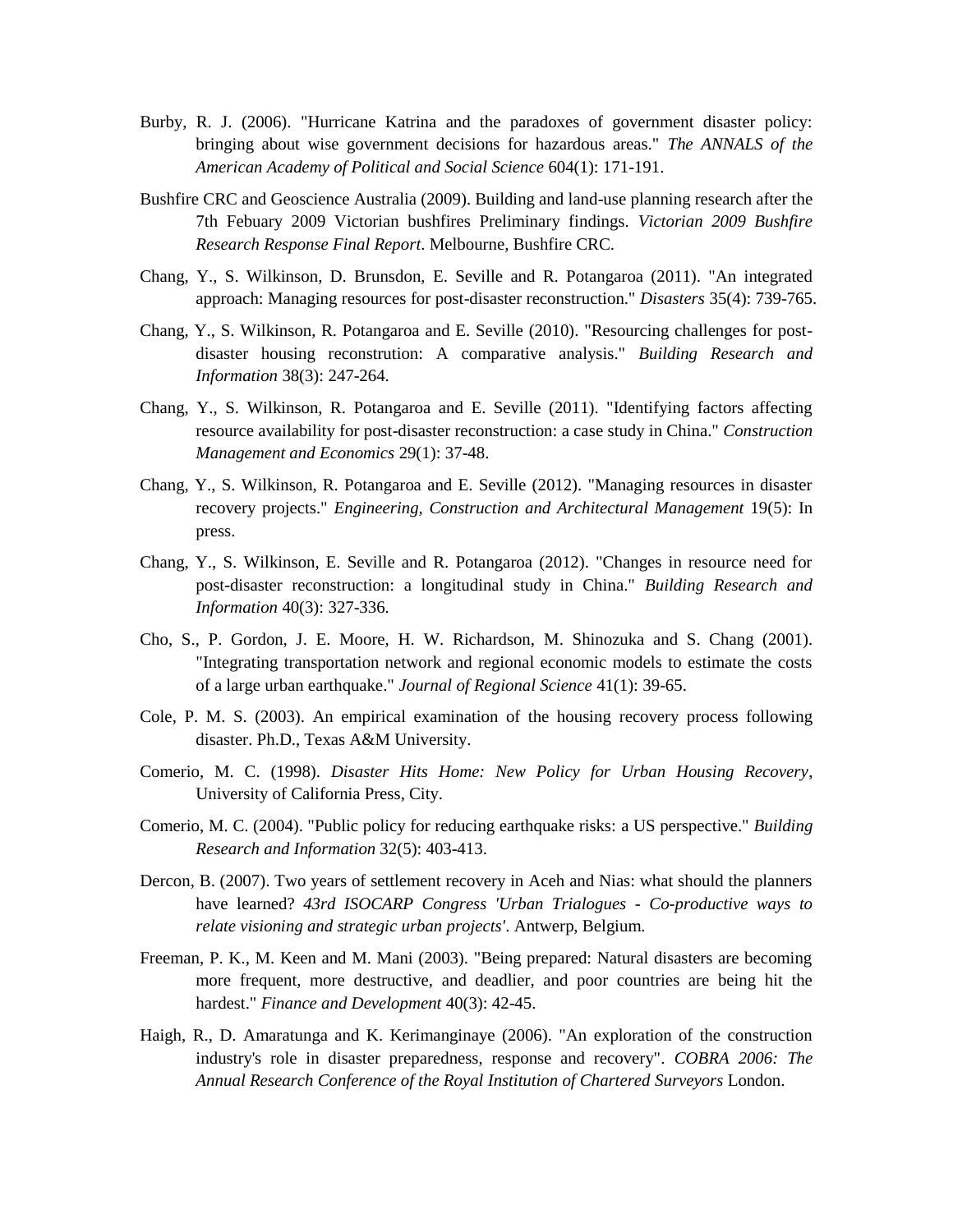- <span id="page-11-6"></span>International Federation of Red Cross and Red Crescent Societies (2006). Annual Report 2006, International Federation of Red Cross and Red Crescent Societies (IFRC).
- <span id="page-11-9"></span>Jayasuriya, S., P. Steele, D. Weerakoon, M. Knight-John and N. Arunatilake (2005). Post-tsunami Recovery: Issues and Challenges in Sri Lanka. *ADB Institute Research Paper* Asian Development Bank Institute.
- <span id="page-11-12"></span>Kamel, N. M. (2004). The reproduction of uneven urban development: The case of residential recovery in Los Angeles following the Northridge earthquake. Ph.D., University of California, Los Angeles.
- <span id="page-11-5"></span>Kennedy, J., J. Ashmore, E. Babister and I. Kelman (2008). "The meaning of 'build back better': Evidence from post-tsunami Aceh and Sri Lanka." *Journal of Contingencies and Crisis Management* 16(1): 24-36.
- <span id="page-11-1"></span>Koria, M. (2009). "Managing for innovation in large and complex recovery programmes: Tsunami lessons from Sri Lanka." *International Journal of Project Management* 27(2): 123-130.
- <span id="page-11-10"></span>Leitmann, J. (2007). "Cities and calamities: Learning from post-disaster response in Indonesia." *Journal of Urban Health* 84(Supplement 1/May): 144-153.
- <span id="page-11-3"></span>Limoncu, S. and B. Celebioglu (2006). "Post-disaster sustainable housing system in Turkey". *I-Rec 2006 International Conference on Post-Disaster Reconstruction: 'Meeting Stakeholder Interests'*, Florence, Italy.
- <span id="page-11-2"></span>Litman, T. (2006). "Lessons from Katrina and Rita: what major disastrers can teach transportation planners." *Journal of Transportation Engineering* 132(1): 86-95.
- <span id="page-11-7"></span>Makhanu, S. K. (2006). "Resource mobilization for reconstruction and development projects in developing countries: Case of Kenya". *I-Rec 2006 International Conference on Post-Disaster Reconstruction: 'Meeting Stakeholder Interests'*, Florence, Italy.
- <span id="page-11-0"></span>McGee, R. W. (2008). "An economic and ethical analysis of the Katrina disaster." *International Journal of Social Economics* 35(7): 546-557.
- <span id="page-11-13"></span>Mukherji, A. (2008). Negotiating housing recovery: Why some communities recovered while others struggled to rebuild in post-earthquake urban Kutch, India. Ph.D. thesis, University of California, Berkeley.
- <span id="page-11-4"></span>Nazara, S. and B. P. Resosudarmo (2007). Aceh-Nias Reconstruction and Rehabilitation: Progress and Challenges at the End of 2006. *ADB Institute Discussion Paper*, Asian Development Bank Institute.
- <span id="page-11-8"></span>O'Brien, D., I. Ahmed and D. Hes (2008). "Housing reconstruction in Aceh: relationships between house type and environmental sustainability". *Building Abroad: Procurement of Construction and Reconstruction Projects in the International Context*, Montreal Group de Recherche IF, grif, Universite de Montreal.
- <span id="page-11-11"></span>Ofori, G. (2002). "Construction Industry Development for Disaster Prevention and Response". *I-Rec 2002 International Conference on Post-disaster Reconstruction:' Improving Post-Disaster Reconstruction in Developing Countries'*, Montreal.